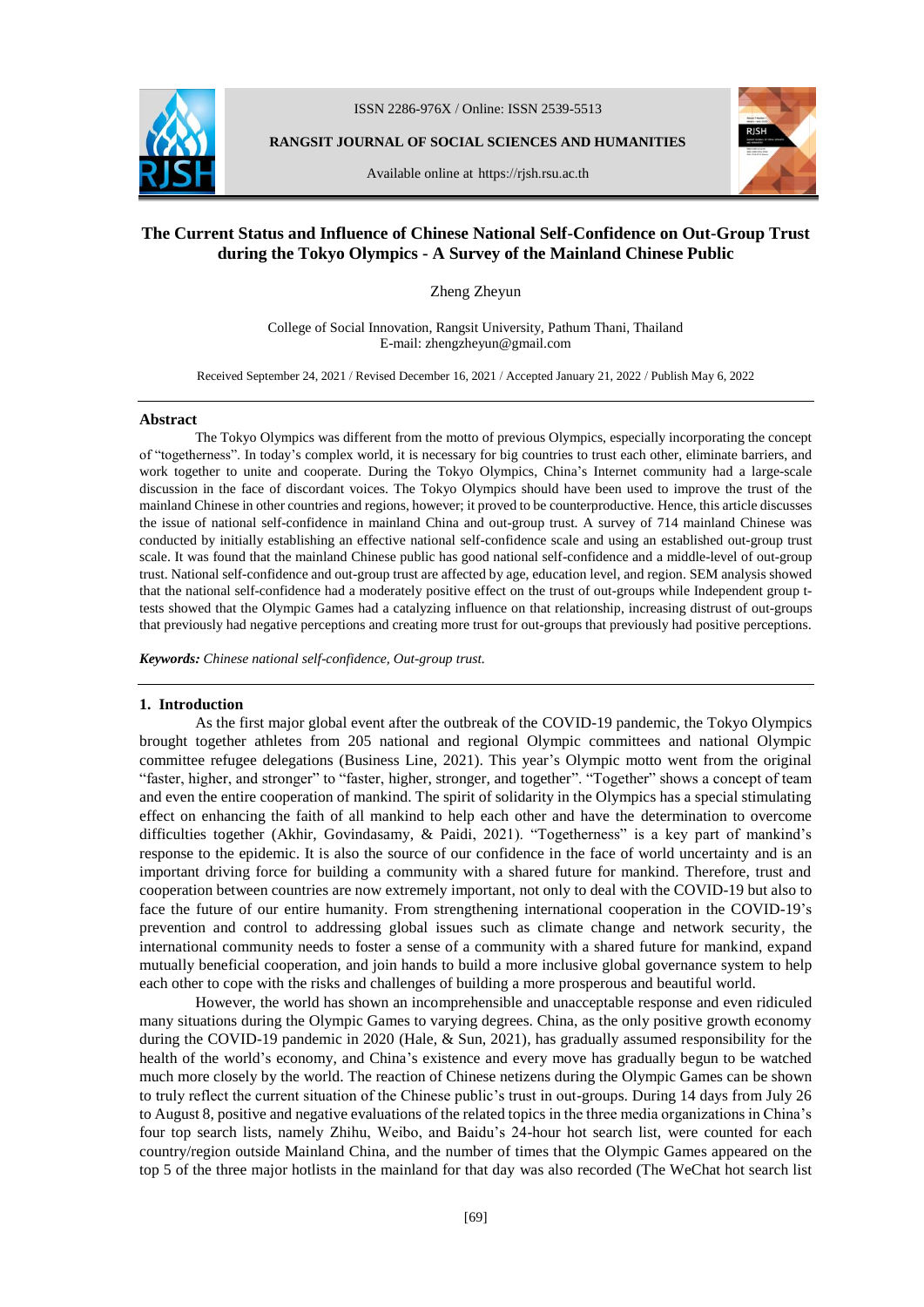was excluded because the top ten of the WeChat's hot article list is dominated by the national official media). Among the three main sources, the Japanese Olympic Games appeared on China's hot search list 20 times, all negatively. The United States appeared on the lists five times, mostly on the last three days of the Olympic Games and with solely negative topics. Taiwan appeared on the lists three times, mostly from August 2 to August 5, and always in a negative aspect. Because of these results, the author questioned whether the Chinese public in mainland China has an issue with the out-group trust of these countries and initiate an investigation through this article.

The study of out-group trust originated from the discussion of intergroup trust. At present, researchers continue to suggest that individual cognition, behavior, and decision-making methods will also be affected by the environment. Thus, modern research on trust is no longer limited to individual trust, research on trust has risen to the inter-group level, and hierarchical trust has gradually attracted people's attention (Foddy, & Yamagishi, 2009). In the current Internet era, trust in strangers is particularly important, because, in this era, there is less face-to-face contact to determine whether an individual is worthy of trust. Under such circumstances, trust is formed based on the individual's social status, and the classification of their social information is becoming more and more important. The formation of trust in today's life is determined by the social identity of the individual, like a person's citizenship and residency in a country, people having in common the same household registration, and so on (Kramer, 1999; Güth, Levati, & Ploner, 2008). People usually trust groups with a similar identity and tend to trust individuals with the same or similar identity. To out-groups that people do not belong to, the trust of groups composed of others will typically be low (Xin et al., 2013). At the same time, Kramer (2018) stated that out-group trust focuses on whether a person trusts strangers or people who are different from them in terms of nationality or religion. Therefore, this study divided the in-groups and out-groups according to nationality. The in-group is composed of people from mainland China while the out-groups are people from countries and regions outside mainland China. The trust of the out-group comes from the willingness of individuals to believe in others, depending upon their own judgment and according to the research, while the self-confident person is more likely to place trust in others (Stolle, 2002; Wang, 2014). The trust of highly confident individuals in strangers is significantly higher than the trust of less-confident individuals in strangers, and it can be inferred that an increase in national self-confidence will increase the trust in strangers (Wang, 2014). Therefore, this article will examine the degree to which Chinese national self-confidence can affect the trust of out-groups.

The core of national self-confidence in China today lies in the "Four Self-confidences", namely path self-confidence, theoretical self-confidence, system self-confidence, and cultural self-confidence, as proposed by Xi Jinping, President of the People's Republic of China in 2016 (Yan, 2021). The Four Confidences correspond to a high degree of recognition of the path of socialism with Chinese characteristics, the theoretical system of socialism with Chinese characteristics, the system of socialism with Chinese characteristics, and the culture of socialism with Chinese characteristics. It represents a high degree of recognition, perseverance, and confidence in achieving a better blueprint for the future (Jin, 2019). The path of socialism with Chinese characteristics is projected to be a road to truth, formed by integrating China's social and economic structure, production relations, politics, culture, and ecological civilization. Therefore, to be confident in the path of socialism with Chinese characteristics means to be confident in the theory of socialism with Chinese characteristics, the system of socialism with Chinese characteristics, cultural identity, and self-confidence (Jin, 2019). Theoretical confidence comes from the scientific, practical, and popular nature of Marxist theory, which is the theoretical basis of the system of socialism with Chinese characteristics and the key to the culture of socialism with Chinese characteristics (Jin, 2019). The system of socialism with Chinese characteristics, including China's political, legislative, and judicial systems, is the practice of Chinese scientific theory. It advances together with the construction of the Chinese path and also provides system guarantees for the inheritance of the culture of socialism with Chinese characteristics (Jin, 2019). The mainstream ideology of the culture of socialism with Chinese characteristics, as a superstructure of ideas, plays an important guiding role in the political superstructure such as institutions, state power institutions, and political parties (Jin, 2019).

At present, China, from the top leadership to the grassroots, is working hard in the direction of the "Four Self-confidences" described by Xi Jinping and enhances national confidence by enhancing "the Four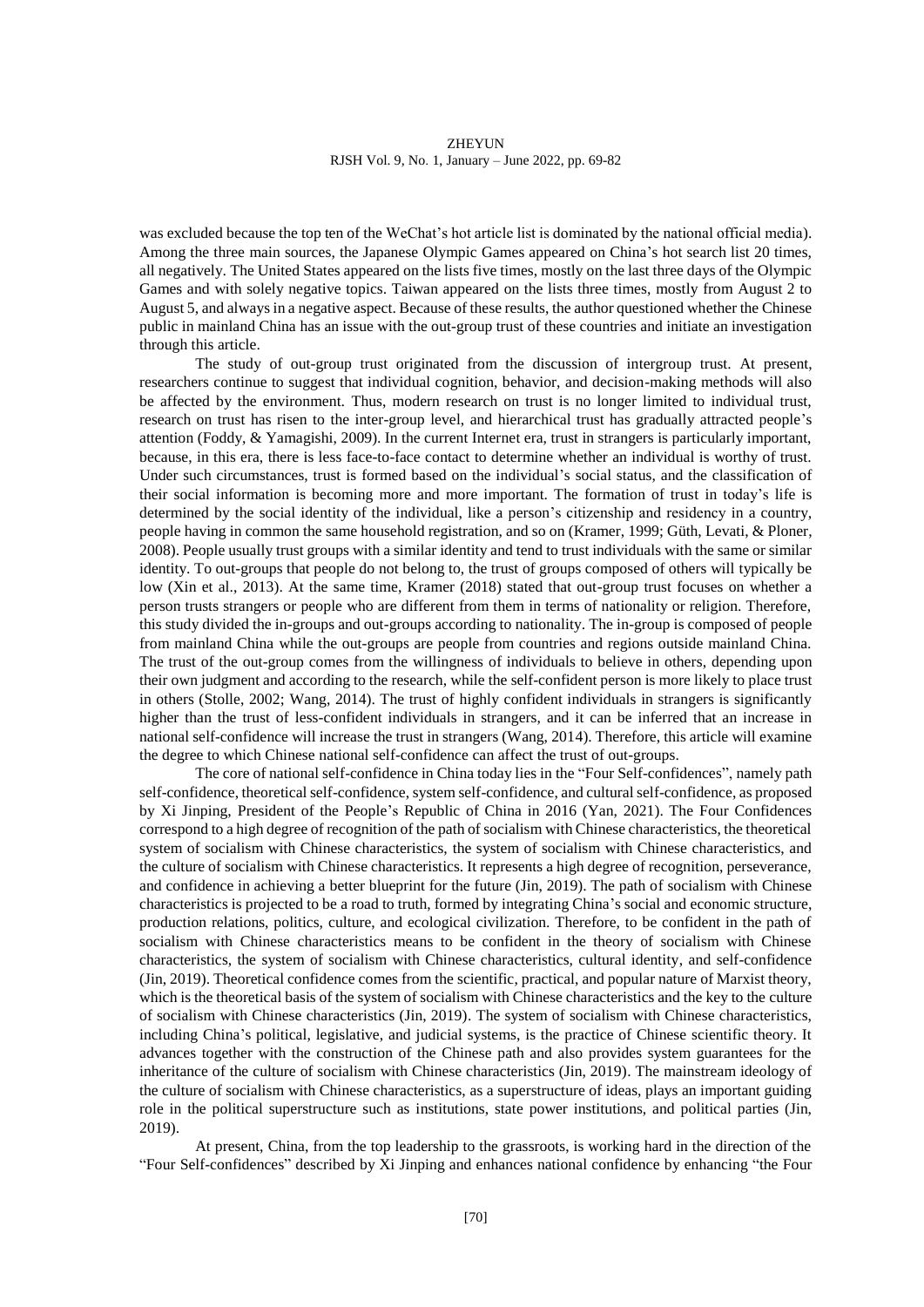Self-confidences" (Yan, 2021). Therefore, this article analyzes and discusses the "Four Self-confidences" as the essence of national self-confidence.

# **2. Objectives**

1) To evaluate the level of Chinese national self-confidence and out-group trust

2) To evaluate the differences in Chinese national self-confidence and out-group trust by gender, age, education, and region

3) To research the relationship between Chinese national self-confidence and out-group trust

4) To evaluate the impact of the Tokyo Olympics on Chinese national self-confidence and out-group trust

# **3. Materials and Methods**

**Sample**: In this article, a cluster random sample survey was conducted among citizens in the Eastern, Central, and Western parts of mainland China through an online questionnaire survey platform--with Xi'an province was the representative of China Western economic area, Henan Province was the representative of China Central economic area, and Zhejiang Province was the representative of China Eastern coastal economic area--for a total of 750 people. After deleting inconsistent or redundant samples due to the regularity of the answers or answering from the same IP address, the remaining 714 questionnaires were used as the final sample of this study, with a response rate of 95.2%. The final sample included 269 males and 445 females in total, mostly aged between 18 and 40 years old. While 33.61% of them had the education level in the undergraduate degrees, 48.04% had less than a college education. If categorized after the Chinese economic area, 303 responses were from the Eastern coastal area, 266 responses from the Central area, and 145 responses from the Western area.

**Chinese national self-confidence scale**: The survey employed the "Four Self-confidences" selfassessment scale of Chinese college students developed by Huang (2020), which contains 25 items and a total of four dimensions. There are 1) six items in the dimension of the path self-confidence, 2) five items in the dimension of the theoretical self-confidence, 3) eight items in the dimension of the system self-confidence, and 4) six items in the dimension of the cultural self-confidence. The original test reliability (Cronbach's alpha) was 0.890. This research conducted an exploratory factor analysis (EFA) of the original scale, and the results are shown in Table 1, which reveals a two-factor solution.

| <b>Items (Chinese translated into English)</b>          | Path & Theory<br>self-confidence | System &<br><b>Culture</b><br>self-confidence | <b>Communalities</b> |  |
|---------------------------------------------------------|----------------------------------|-----------------------------------------------|----------------------|--|
| Strengthening the path self-confidence is related to    | .953                             |                                               | .816                 |  |
| the stability of the country and the success or failure |                                  |                                               |                      |  |
| of the cause of socialism.                              |                                  |                                               |                      |  |
| The path of socialism with Chinese characteristics is   | .879                             |                                               | .727                 |  |
| the only correct path to realize the great rejuvenation |                                  |                                               |                      |  |
| of the Chinese nation.                                  |                                  |                                               |                      |  |
| The path of socialism with Chinese characteristics is   | .877                             |                                               | .828                 |  |
| the only way to achieve socialist modernization and     |                                  |                                               |                      |  |
| create a better life for the people.                    |                                  |                                               |                      |  |
| Believing in Marxism and having firm theoretical        | .875                             |                                               | .656                 |  |
| self-confidence is very important to me.                |                                  |                                               |                      |  |
| The development prospects of the path of socialism      | .870                             |                                               | .843                 |  |
| with Chinese characteristics are bright.                |                                  |                                               |                      |  |
| The path of socialism with Chinese characteristics is   | .818                             |                                               | .730                 |  |
| the inevitable result of the development of modern      |                                  |                                               |                      |  |
| Chinese society.                                        |                                  |                                               |                      |  |
| The theory of socialism with Chinese characteristics    | .787                             |                                               | .756                 |  |
| can guide China's scientific development.               |                                  |                                               |                      |  |

**Table 1** Rotated factor loadings and commonalities of Chinese national self-confidence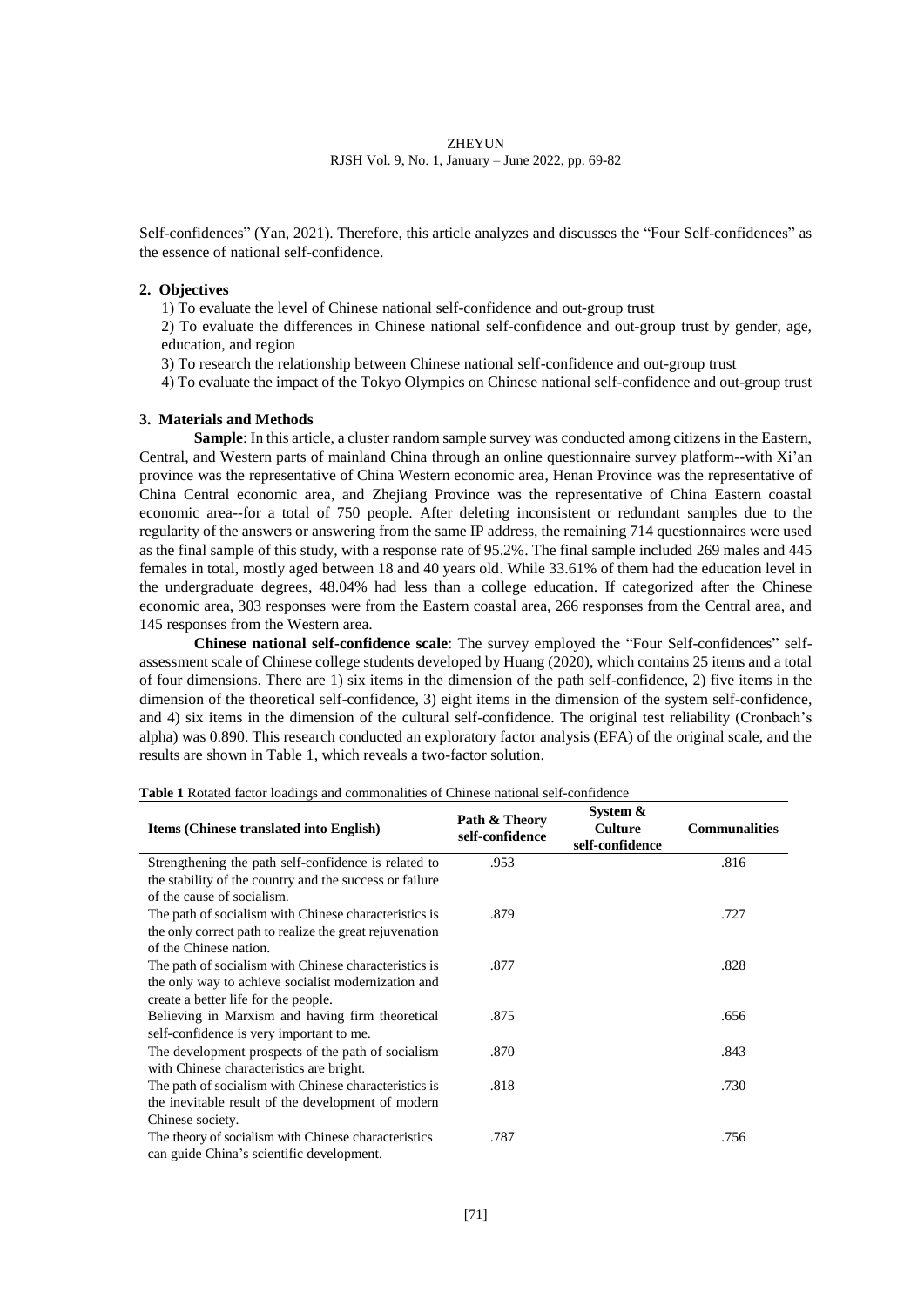| <b>ZHEYUN</b>                                      |  |
|----------------------------------------------------|--|
| RJSH Vol. 9, No. 1, January – June 2022, pp. 69-82 |  |

| Items (Chinese translated into English)                                                                                                                          | Path & Theory<br>self-confidence | System &<br><b>Culture</b><br>self-confidence | <b>Communalities</b> |
|------------------------------------------------------------------------------------------------------------------------------------------------------------------|----------------------------------|-----------------------------------------------|----------------------|
| I am proud of the path of socialism with Chinese<br>characteristics.                                                                                             | .732                             |                                               | .674                 |
| Only by affirming ideals and faith can we better<br>shoulder the mission era and realize the great<br>"Chinese Dream"                                            | .730                             |                                               | .772                 |
| I always pay attention to the country's principles and<br>policies.                                                                                              | .598                             |                                               | .712                 |
| Cultural soft power is the core content of China's<br>comprehensive strength.                                                                                    |                                  | .910                                          | .753                 |
| The culture of socialism with Chinese characteristics<br>is a powerful spiritual force that inspires the entire<br>Chinese people to march forward courageously. |                                  | .869                                          | .827                 |
| The Chinese culture has enhanced my cultural self-<br>confidence and pride.                                                                                      |                                  | .852                                          | .771                 |
| China's excellent traditional culture is a valuable<br>asset of Chinese culture.                                                                                 |                                  | .847                                          | .807                 |
| Culture is the cohesion and accumulation of a<br>national spirit.                                                                                                |                                  | .833                                          | .820                 |
| The system of regional national autonomy and the<br>principle "one country, two systems" are conducive<br>to maintaining national stability and unity.           |                                  | .820                                          | .812                 |
| The National People's Congress represents the<br>interests and demands of the people.                                                                            |                                  | .775                                          | .792                 |
| China should actively learn from the beneficial<br>achievements of human political civilization, but<br>cannot copy the Western political system model.          |                                  | .600                                          | .759                 |
| Adhering to the public ownership economic system<br>as the mainstay is conductive to the development of<br>our country.                                          |                                  | .537                                          | .715                 |
| All rights in China belong to the people.                                                                                                                        |                                  | .520                                          | .647                 |
| % of Variance                                                                                                                                                    | 70.021%                          | 75.375%                                       |                      |

It can be seen from Table 1 that the factor loadings for each dimension are greater than the required 0.33 (Ho, 2006), the commonalities are all greater than the required 0.30 (Ho, 2006), and the cumulative percent of variance explained is quite high at 75.375%. This scale is suitable for two-factor structure analysis. The resulting Chinese national self-confidence self-assessment scale consists of two factors with a total of 20 items, including 1) a total of 10 items of the path and theory self-confidence and 2) 10 items of the system and cultural self-confidence. Using AMOS for two-factor confirmatory factor analysis, the revised results are  $X^2$  / df = 12.176, CFI = 0.919, NFI = 0.909, TLI = 0.906, RMSEA = 0.081, these indicators are all within the recommended levels (Lai, 2018), indicating that the two-factor structure of this scale is valid and has an acceptable degree of goodness of fit. After testing for the reliability, the internal consistency of the 20-item Chinese national self-confidence self-assessment scale has a Cronbach  $\alpha = 0.978$ , indicating that the Chinese national confidence self-assessment scale has excellent reliability and consistency.

**Classification of out-groups**: This study divided the in-group and out-group according to national identity (Welzel, & Delhey, 2015; Kramer, 2018). The in-group is mainland Chinese, and the out-group is the population of countries and regions outside mainland China. The designated outside group choices were the United States, Japan, and Taiwan, which were the three countries that were frequently discussed by Chinese netizens on the hot list of social platforms during the Tokyo Olympics. After discussions with several Chinese international relations experts, Russia, South Korea, Hong Kong, and Macau were selected as the reference group. None of the above-listed countries and regions appeared on the hot search lists of China's three major social platforms during the Tokyo Olympics. Russia contrasts with the United States since both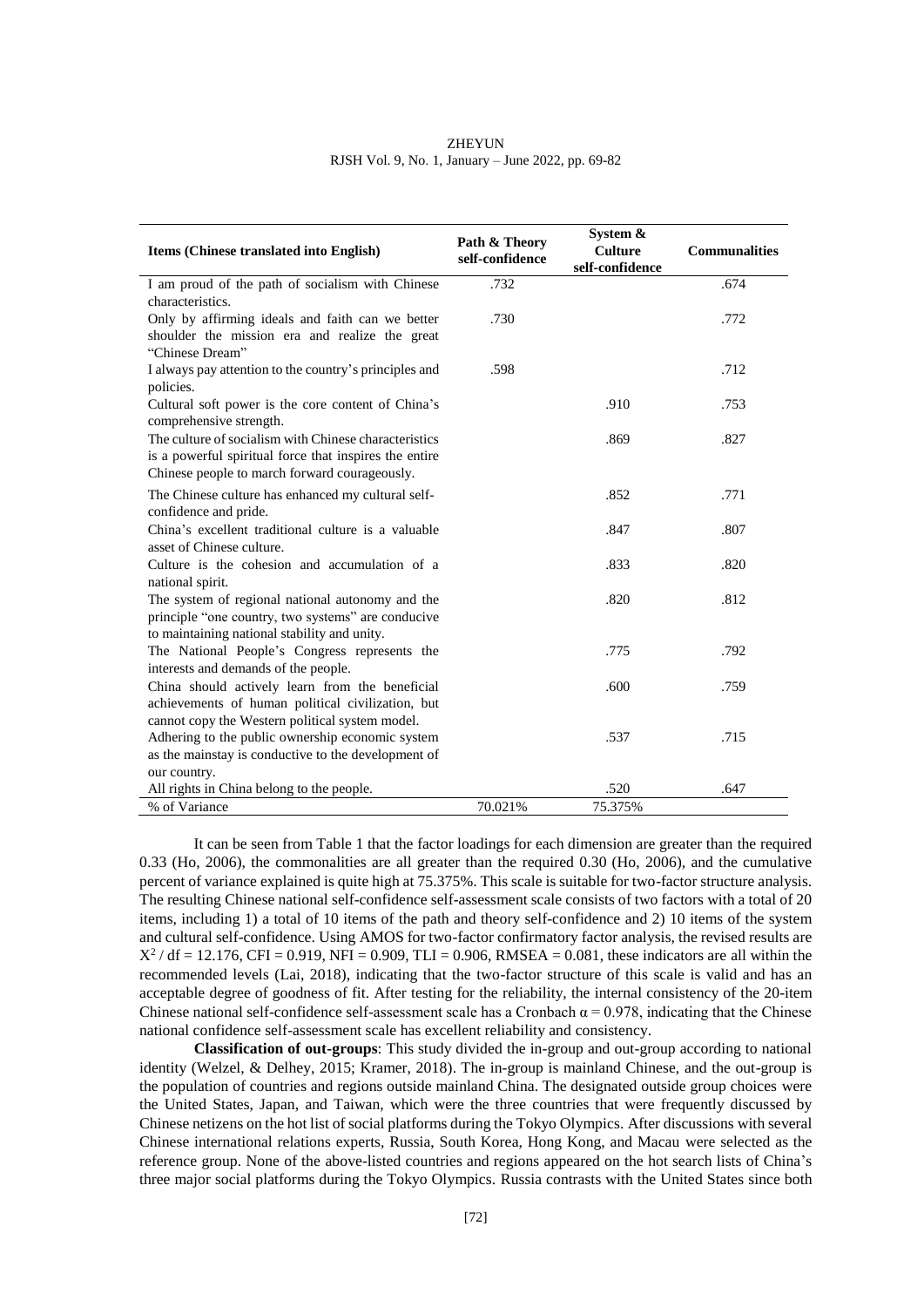of them are the world's leading powers. South Korea is to compare with Japan as a core Asian country. Hong Kong and Macau are to compare with Taiwan—especially Hong Kong, which is similar to Taiwan because it has also been controversial and full of various challenges to mainland China. Consequently, this research divided the out-groups into three groups for research. The first group is Out-group (Total). The second group is "on the list", and consists of the United States, Japan, and Taiwan. This group is abbreviated as OTL (USA, JPN, and TWN). The third group is the "not in list" group, consisting of Russia, South Korea, and Hong Kong. This group is abbreviated as NIL (RUS, KOR, and HKG).

**Out-groups trust scale**: Voci (2006) used a scale to measure the trust of southerners and northerners in Italy in each other's outgroups. Wang, Zhao, and Ming (2009) used a questionnaire to measure the trust level of residents' out-group members and the migrant population. Gries and Crownson (2010) used questionnaires to measure Americans' out-group trust in the Chinese people and the Chinese government. This article used the outgroup trust scale adopted by Noor, James Brown, and Prentice (2008), which is used to measure the outgroup trust of the Northern Irish. The outgroup trust scale (Noor et al., 2008) contains six items, including four forward scored items and two reverse-scored items. This article surveyed the United States, Japan, South Korea, Russia, Taiwan, Hong Kong, and Macau. Taking South Korea as an example, the questions were: 'I think Koreans are trying to be fair', 'I think Koreans are trustworthy', 'I think Koreans will not mislead us', 'I think Koreans will honor their promises', 'I think Koreans will catch up with our shortcomings', 'I think Koreans only see their own good'. After reliability testing, the reliability of the comprehensive out-group trust scale in this paper is Cronbach  $\alpha = 0.864$ , representing good internal consistency.

# **4. Results**

**The current status of national self-confidence:** To clearly understand the current status of Chinese national self-confidence and the variables that may affect China's national self-confidence, this research conducted a descriptive analysis on the Chinese national self-confidence and related variables. It then conducted independent sample t-tests on gender, and One-way ANOVA tests were performed on age, education level, and region. The results of the national self-confidence group statistics with means and standard deviations and significance test results are shown in Table 2.

|                       |                  | <b>National Self-Confidence</b> |                |
|-----------------------|------------------|---------------------------------|----------------|
| <b>Variable</b>       | $\boldsymbol{N}$ | $M \pm SD$                      |                |
| Descriptive (Total)   | 714              | 73.41±24.56                     |                |
| Male                  | 269              | 71.36±23.72                     |                |
| Female                | 445              | 74.64±24.99                     | NS             |
| Age lower than 18     | 54               | 78.22±23.39                     |                |
| Age 18-25             | 157              | 76.06±23.18                     |                |
| Age 26-40             | 352              | 76.38±22.69                     | $F=$ 11.14***  |
| Age 41-56             | 81               | $63.26 \pm 29.20$               |                |
| Age over 56           | 70               | $60.53 \pm 24.89$               |                |
| Below Undergraduate   | 343              | $63.32 \pm 26.44$               |                |
| Undergraduate         | 240              | $83.02 \pm 18.62$               | $F=65.81***$   |
| Post undergraduate    | 131              | $82.20 \pm 17.70$               |                |
| Eastern coastal areas | 303              | 77.21±24.04                     |                |
| Central areas         | 266              | $65.02 \pm 23.91$               | $F = 27.75***$ |
| Western area          | 145              | $80.84 \pm 22.44$               |                |

**Table 2** Chinese national self-confidence group statistics and descriptive statistics

\*\*\**p*<0.001

The results in Table 2 show that the overall Chinese national self-confidence is at the upper-middle level (*Mean* = 73.41, *SD* = 24.56). Chinese national self-confidence was affected by age ( $p < 0.001$ ), educational background ( $p < 0.001$ ), and geographic location ( $p < 0.001$ ), while gender had no significant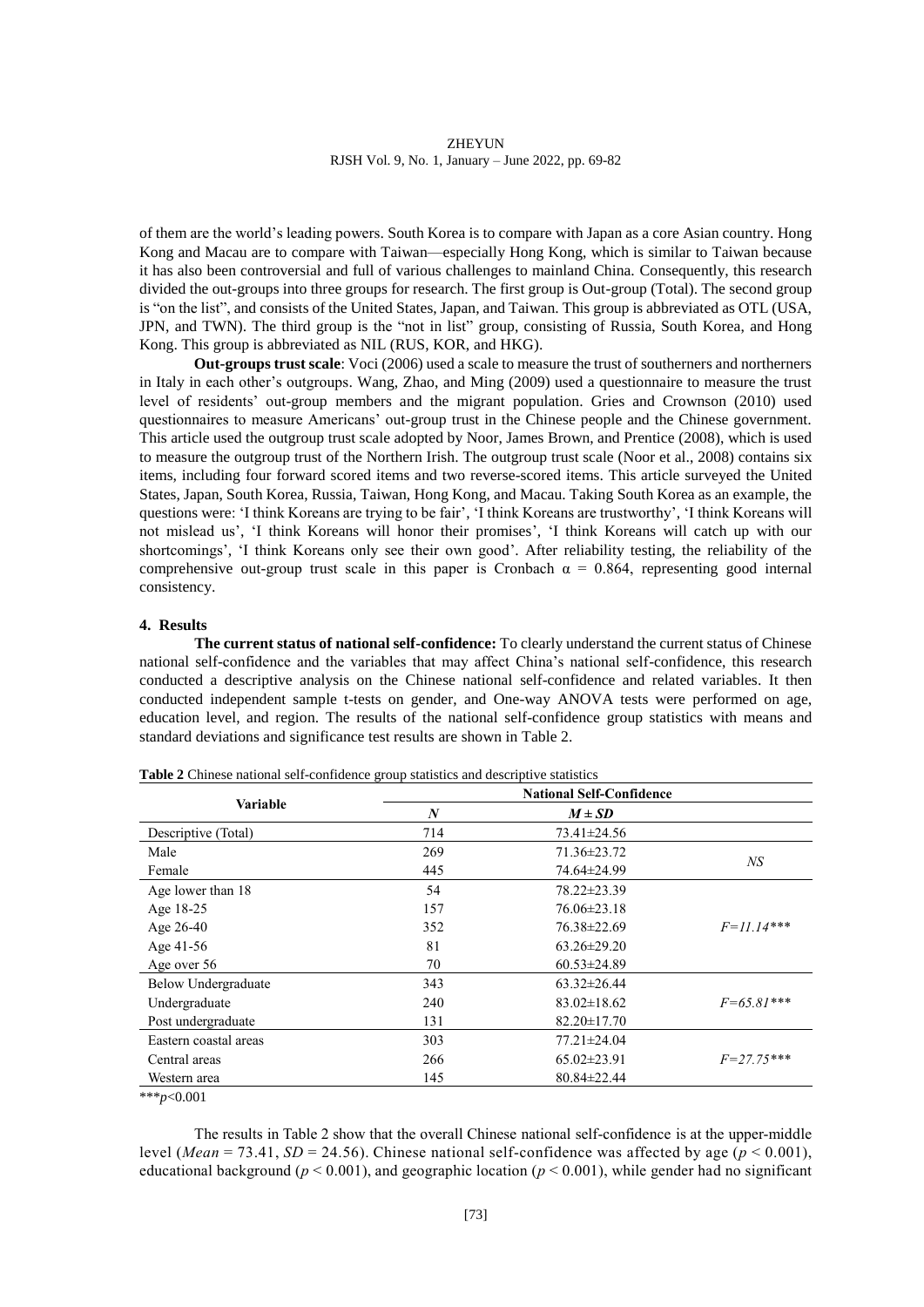difference. From the results, it can be seen that males and females each have maintained a high level of national self-confidence; those under 40 years of age have a high degree of national self-confidence, including those having 18 years of age (*Mean* = 76.06*, SD* = 23.18), 18-25 years of age (*Mean* = 78.22*, SD*   $= 23.39$ ) and 26-40 years of age (*Mean*  $= 76.38$ , *SD*  $= 22.69$ ). Those having below 18 years of age had a national self-confidence that was significantly higher than the other age groups (*p*<0.001) while those with 41-56 years of age (*Mean* = 63.26*, SD* = 22.69) and those over 56 years old (*Mean* = 60.53*, SD* = 24.89) were two age groups at a medium level of national self-confidence. Those with below undergraduate education level (*Mean*=63.32*, SD*=26.44) were significantly lower in national self-confidence than those with undergraduate degrees (*Mean* = 83.02*, SD* = 18.62) and postgraduates (*Mean* = 82.20*, SD* = 17.70). The national self-confidence of the western responders (*Mean* = 80.84, *SD* = 22.44) was significantly higher than that of those in the central region (*Mean* = 65.02, *SD* = 23.91) and those in the eastern part (*Mean* = 77.21*, SD* = 24.04) while the central region had the lowest level of national self-confidence.

**The current status of out-group trust:** To clearly understand the current status of out-group trust and the variables that may affect out-group trust, this research conducted descriptive analysis and significant difference analysis on the Out-Group Trust (Total), OTL Group Trust (USA, JPN, TWN) and NIL Group Trust (RUS, KOR, HKG), respectively. The results of an independent sample t-test for gender and One-Way ANOVA tests of age, education level, and region are shown in Table 3, showing means and standard deviations and significant differences.

| Variable            |     | <b>Out-Group Trust</b><br>(Total) |                  | <b>OTL Group Trust</b><br>(USA, JPN, TWN) |                    | <b>NIL Group Trust</b><br>(RUS, KOR, HKG) |                    |
|---------------------|-----|-----------------------------------|------------------|-------------------------------------------|--------------------|-------------------------------------------|--------------------|
|                     | N   | $M \pm SD$                        |                  | $M \pm SD$                                |                    | $M \pm SD$                                |                    |
| Descriptive (Total) | 714 | $15.83 \pm 2.32$                  |                  | $11.14 \pm 2.32$                          |                    | $17.26 \pm 2.41$                          |                    |
| Male                | 269 | $15.57 \pm 2.00$                  | $t = 2.33*$      | $11.19 \pm 3.10$                          |                    | $16.84 \pm 1.81$                          | $t = 3.62$         |
| Female              | 445 | $15.98 \pm 2.48$                  |                  | $11.12 \pm 3.40$                          | NS                 | $17.51 \pm 2.67$                          | ***                |
| Age < 18            | 54  | $15.28 \pm 1.92$                  |                  | $8.59 \pm 3.48$                           |                    | $18.60 \pm 2.07$                          |                    |
| Age 18-25           | 157 | $15.84 \pm 2.22$                  |                  | $10.85 \pm 2.76$                          |                    | $17.40 \pm 2.36$                          |                    |
| Age $26-40$         | 352 | $15.94 \pm 2.61$                  | NS               | $11.64\pm3.48$                            | $F = 11.93$<br>*** | $17.18 \pm 2.46$                          | $F = 11.23$<br>*** |
| Age 41-56           | 81  | $15.61 \pm 2.06$                  |                  | $11.65 \pm 2.64$                          |                    | $16.02 \pm 2.21$                          |                    |
| Age over 56         | 70  | $15.90 \pm 1.24$                  |                  | $10.69 \pm 2.99$                          |                    | $17.75 \pm 1.99$                          |                    |
| $<$ Undergraduate   | 343 | $16.10 \pm 1.95$                  |                  | $11.39 \pm 3.13$                          |                    | $17.26 \pm 2.48$                          |                    |
| Undergraduate       | 240 | $15.52 \pm 2.55$                  | $F = 4.95$<br>** | $10.75 \pm 3.22$                          | NS                 | $17.12 \pm 2.44$                          | NS                 |
| Postgraduate        | 131 | $15.65 \pm 2.67$                  |                  | $11.21 \pm 3.75$                          |                    | $17.51 \pm 2.13$                          |                    |
| Eastern areas       | 303 | $16.09 \pm 2.39$                  | $F=10.22$        | $11.82 \pm 3.23$                          | $F = 37.49$        | $17.20 \pm 2.42$                          | $F = 5.09$         |
| Central areas       | 266 | $15.93 \pm 2.19$                  | ***              | $11.46 \pm 2.74$                          | ***                | $17.03 \pm 2.32$                          | $***$              |
| Western area        | 145 | $15.07 \pm 2.25$                  |                  | $9.16 \pm 3.58$                           |                    | $17.81 \pm 2.47$                          |                    |

**Table 3** Group statistics and descriptive statistics of out-group trust, OTL group trust, and NIL group trust

\* *p*<0.05; \*\* *p*<0.01; \*\*\**p*<0.001

The results in Table 3 show that the overall out-group trust (*Mean*=15.83*, SD*=2.32) reached a moderate level, while the OTL Group Trust (*Mean* = 11.14*, SD* = 2.32) was lower and the NIL Group Trust (*Mean* = 17.26*,*   $SD = 2.41$ ) was higher. The overall out-group trust was affected by age ( $p < 0.001$ ), education level ( $p < 0.001$ ), and region ( $p < 0.001$ ). Females (*Mean* = 15.98*, SD* = 2.48) had significantly higher out-group trust than males (*Mean* = 15.57*, SD* = 2.00). Age had no significant effect on overall out-group trust. Undergraduate (*Mean* = 16.10*,*   $SD = 1.95$ ) out-group trust was significantly higher than those with less than college training (*Mean* = 15.52*, SD* = 2.55) and postgraduate (*Mean* = 15.65*, SD* = 2.67). Eastern responders' out-group trusts in overall out-group (*Mean*  = 16.09*, SD* = 2.39), OTL Group (*Mean* = 11.82*, SD* = 3.23) and NIL Group (*Mean* = 17.20*, SD* = 2.42) were significantly higher than those from the central and western regions. To more intuitively analyze the trust difference of the respondents to the countries and regions studied in this article, the national trust group variable was used as a grouping variable that was divided into seven groups; United States, Japan, South Korea, Russia, Taiwan, Hong Kong, and Macau. One-way ANOVA was performed, and the results are shown in Table 4.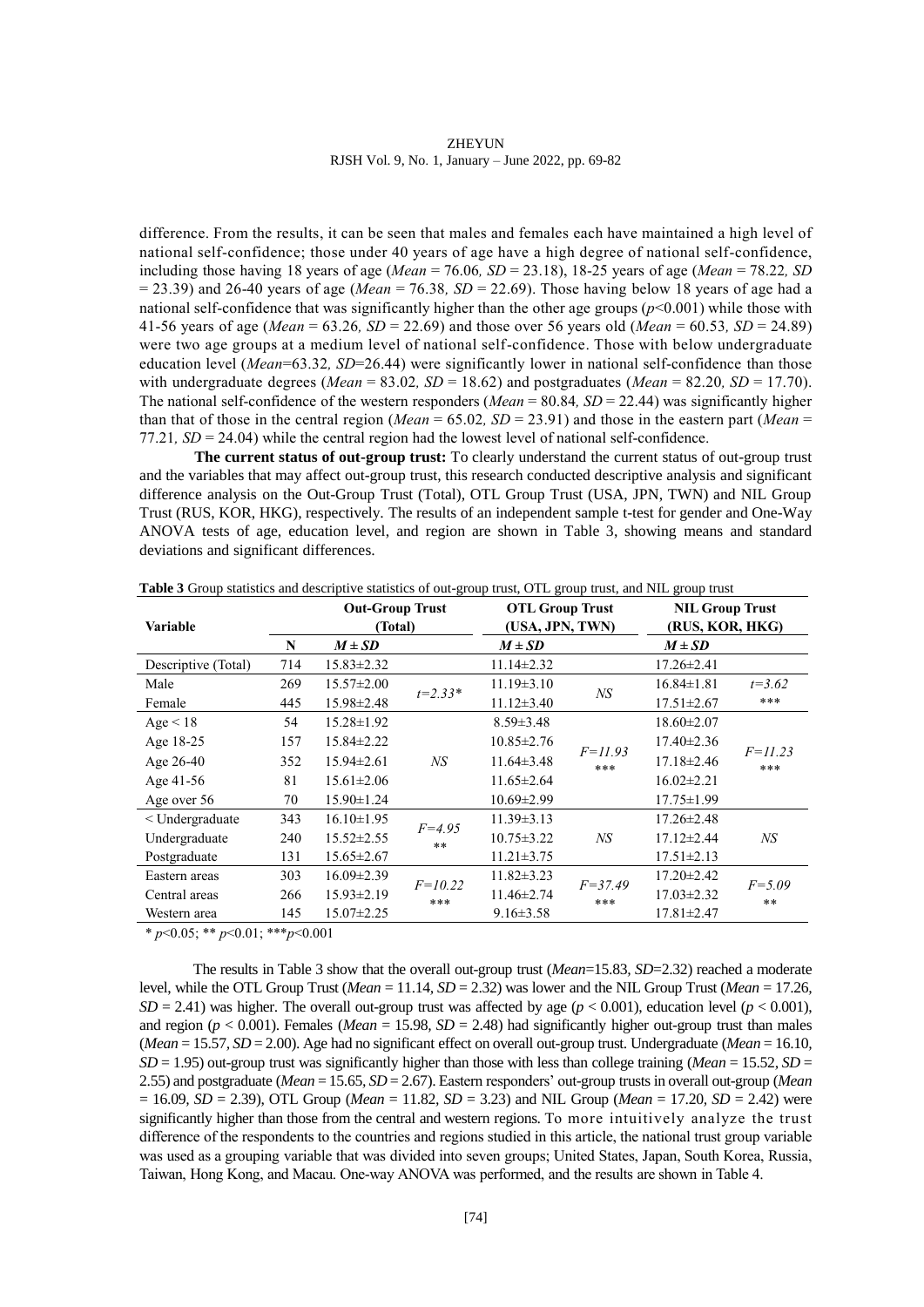|            | <b>Out-Group Trust</b> |                  |             |  |
|------------|------------------------|------------------|-------------|--|
| Variable   | N                      | $M \pm SD$       |             |  |
| <b>USA</b> | 714                    | $13.53\pm4.22$   |             |  |
| <b>JPN</b> | 714                    | $13.51 \pm 4.45$ |             |  |
| <b>KOR</b> | 714                    | $14.94 \pm 3.62$ |             |  |
| <b>RUS</b> | 714                    | $17.93 \pm 4.25$ | $207.27***$ |  |
| TWN        | 714                    | 14.70±4.72       |             |  |
| <b>HKG</b> | 714                    | $16.32\pm4.12$   |             |  |
| MAC        | 714                    | $19.83 \pm 5.14$ |             |  |

**Table 4** Out-group trust descriptive and one-way ANOVA test

\*\*\**p*<0.001

The results showed that nations were significantly different in Chinese out-group trust  $(p < 0.001)$ . After using the Scheffe posthoc multiple comparison tests, the results showed that Japan (*Mean* = 13.51*, SD*   $= 4.45$ ) and the USA (*Mean* = 13.53, *SD* = 4.22) were significantly lower in Chinese out-group trust than the other nations, while Macau (*Mean* = 19.83*, SD* = 5.14) was significantly higher in Chinese out-group trust than the other nations.

**The relationship between Chinese national self-confidence and foreign group state trust**: At present, national self-confidence and out-group trust remain theoretical constructs, especially the trust relationship between countries. There are only a few relevant studies. This article used SPSS to test the correlations of out-group trust on samples. The results are shown in Table 5.

**Table 5** Correlations of out-group trust, OTL group trust and NIL group trust

| Variables                       | <b>National Self-confidence</b> |
|---------------------------------|---------------------------------|
| Out-group Trust                 | $r = 0.169$ ***                 |
| OTL Group Trust (USA, JPN, TWN) | $r = -0.207**$                  |
| NIL Group Trust (RUS, KOR, HKG) | $r = 0.226**$                   |
| ** $n<0$ 01 · *** $n<0$ 001     |                                 |

 $\binom{p}{0.01}$ ; \*\*\* $p$ <0.00

Table 5 shows that the correlation between national self-confidence and out-group trust is positive and statistically significant ( $r = 0.169$ ,  $p < 0.001$ ). However, the correlation between the national selfconfidence and the OTL Group Trust represents a negative  $(r = -0.207)$  relationship, and there is a positive  $(r = 0.207)$  $= 0.226$ ) correlation with the NIL Group Trust. National self-confidence did not have a strong influence on the external group trust. After using AMOS to establish the structural relationship model between the national self-confidence and the out-group trust, after modification, the results of the suitability of the role of national self-confidence in the out-group trust showed that  $X^2/df = 15.25$ , Goodness of fit (GFI) = 0.912, Adjusted goodness of fit  $(AGFI) = 0.903$ , The Comparative Fit Index (CFI) = 0.919, The Normed Fit Index (NFI) =0.916, Tucker Lewis index (TLI) =0.909, and The Root Mean Square Error of Approximation (RMSEA) =0.086. Each fitting index reached a good level of fit (Lai, 2018), indicating that the model is well constructed. The parameters are shown in Figure 1.



**Figure 1** Effect model of Chinese national self-confidence on out-group trust parameter estimation.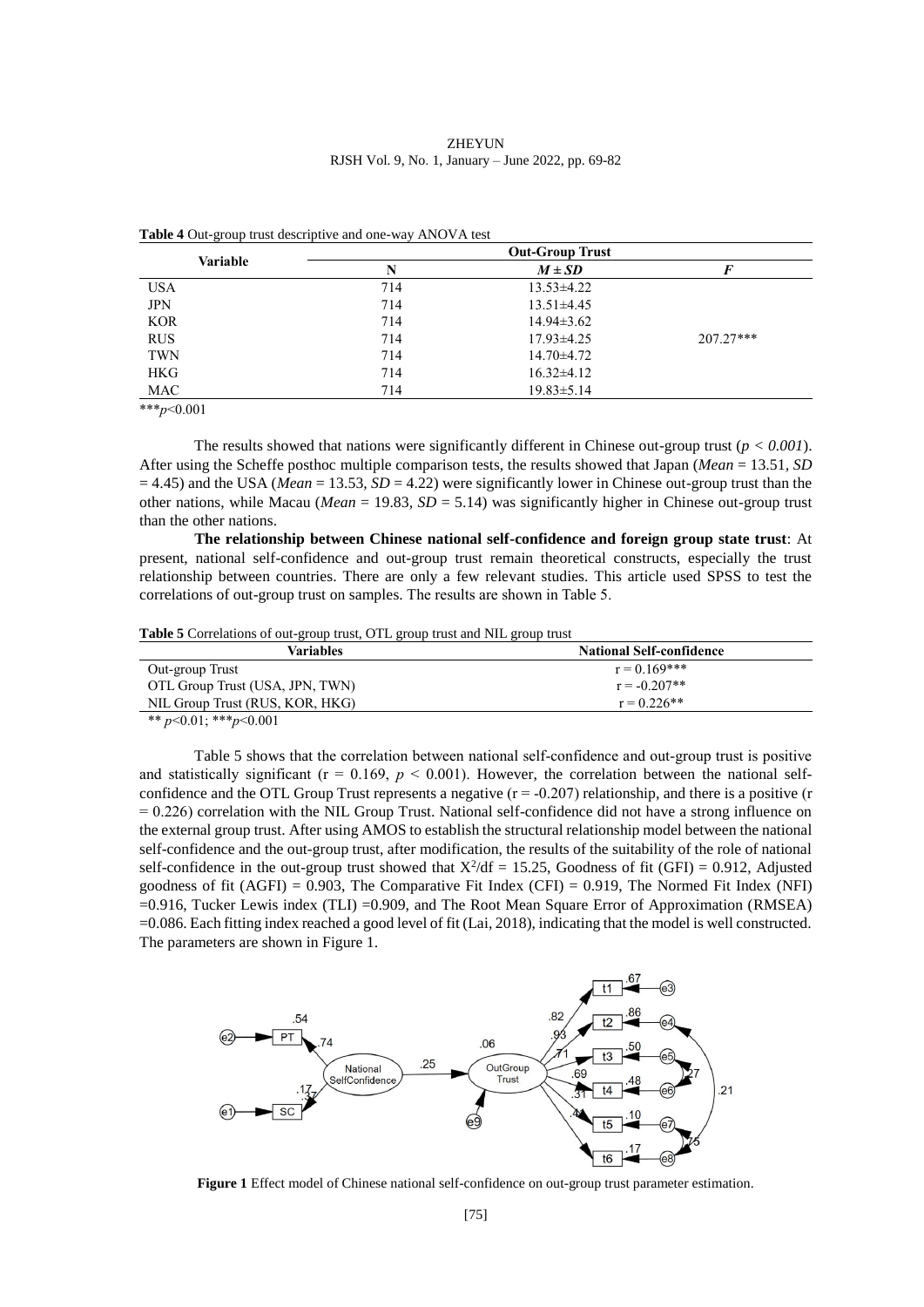According to Figure 1, the results show that national self-confidence has a significant direct effect on out-group trust, but the degree of the effect is modest, with a path coefficient of Beta = .25.

**The impact of the Olympics on Chinese national self-confidence and out-group trust**: A t-test was performed to compare the national self-confidence between the respondents who were concerned about the Olympics and those who were not concerned about the Olympics. The author also conducted independent sample t-tests for the Out-group Trust, the OTL group Trust, and the NIL Group Trust on whether they paid attention to the Olympic Games. The results are shown in Table 6.

| Table 6 The impact of the Olympics on Chinese national self-confidence and out-group trust | <b>Concerned about</b><br>the Olympics | <b>Not Concerned about</b><br>the Olympics |            |
|--------------------------------------------------------------------------------------------|----------------------------------------|--------------------------------------------|------------|
| Variables                                                                                  | $N = 603$                              | $N = 111$                                  |            |
|                                                                                            | $M \pm SD$                             | $M \pm SD$                                 |            |
| National self-confidence                                                                   | 74.97±24.36                            | $64.91 \pm 23.94$                          | $4.01***$  |
| Out-group (Total)                                                                          | $15.62 \pm 2.34$                       | $16.95 \pm 1.85$                           | $5.70***$  |
| OTL group (USA, JPN, TWN)                                                                  | $13.13\pm4.68$                         | $15.76 \pm 3.39$                           | $12.79***$ |
| NIL Group (RUS, KOR, HKG)                                                                  | $17.32 \pm 3.60$                       | $17.23 \pm 5.08$                           | NS         |

\*\*\**p*<0.001

It was found that there was a significant difference in Chinese national self-confidence between those respondents who were concerned about the Olympic Games  $(p \le 0.001)$  and those who were not. Those concerned about the Olympic GamTablees (*Mean* = 74.97*, SD* = 24.36) had significantly higher national selfconfidence than those who paid no attention to the Olympic Games (*Mean* = 64.9, *SD* = 23.94). Table 6 also shows that there were significant differences in the out-group trust; the respondents who were concerned about the Olympic Games had lower out-group trust (*Mean* = 15.62*, SD* = 2.34, *p* < 0.001) than those who paid no attention to the Olympic Games (*Mean* = 16.95*, SD* = 1.85). Specifically, the respondents who followed the Olympics (*Mean* = 13.13*, SD* = 4.68) had significantly lower trust in the OTL group than those who did not follow the Olympics (*Mean* = 15.76*, SD* = 3.39), while those who did or did not follow the Olympic Games did not have significant differences on trust in the NIL Group.

#### **5. Discussion**

**The current status of national self-confidence identity**: After data analysis, it was found that in the sample surveyed, the overall Chinese national self-confidence is at the upper level, which is consistent with the results of the *Annual Report on Social Mentality of China* (Wang, 2021)*.* At the same time, Chinese national self-confidence is affected by age, educational background, and region, while gender has no significant difference in Chinese national self-confidence. From the results, men and women each have maintained a high national self-confidence level.

Concerning age group, national self-confidence is highest for those under the age of 25, indicating that China's political education is still in place, and it can also be seen indirectly that China's current development makes the new generation of young people feel more satisfied and confident about China's future. Especially for those of 18 years of age, Chinese national self-confidence was significantly higher than the other age groups, which is understandable given that current compulsory education students are happy about the environment for the country. Upon entering university and after entering into the community, there appears to be some deviation from the social reality of life, however, a very high degree of national selfconfidence still exists. As for those between 41 to 56 years old and those more than 56 years old, this research suggests that the founding of new China has still been over a relatively short time, with rapid development. Since this age range has experienced many ups and downs of social development, although compared to those below 40 years old age, national self-confidence has been significantly reduced, but overall, is still in the upper level.

For the educational background, from the research results, the national self-confidence level among the below undergraduate level is significantly lower than that of undergraduates and postgraduates. This study suggests that it is more difficult to obtain resources in real society for those with an education level below the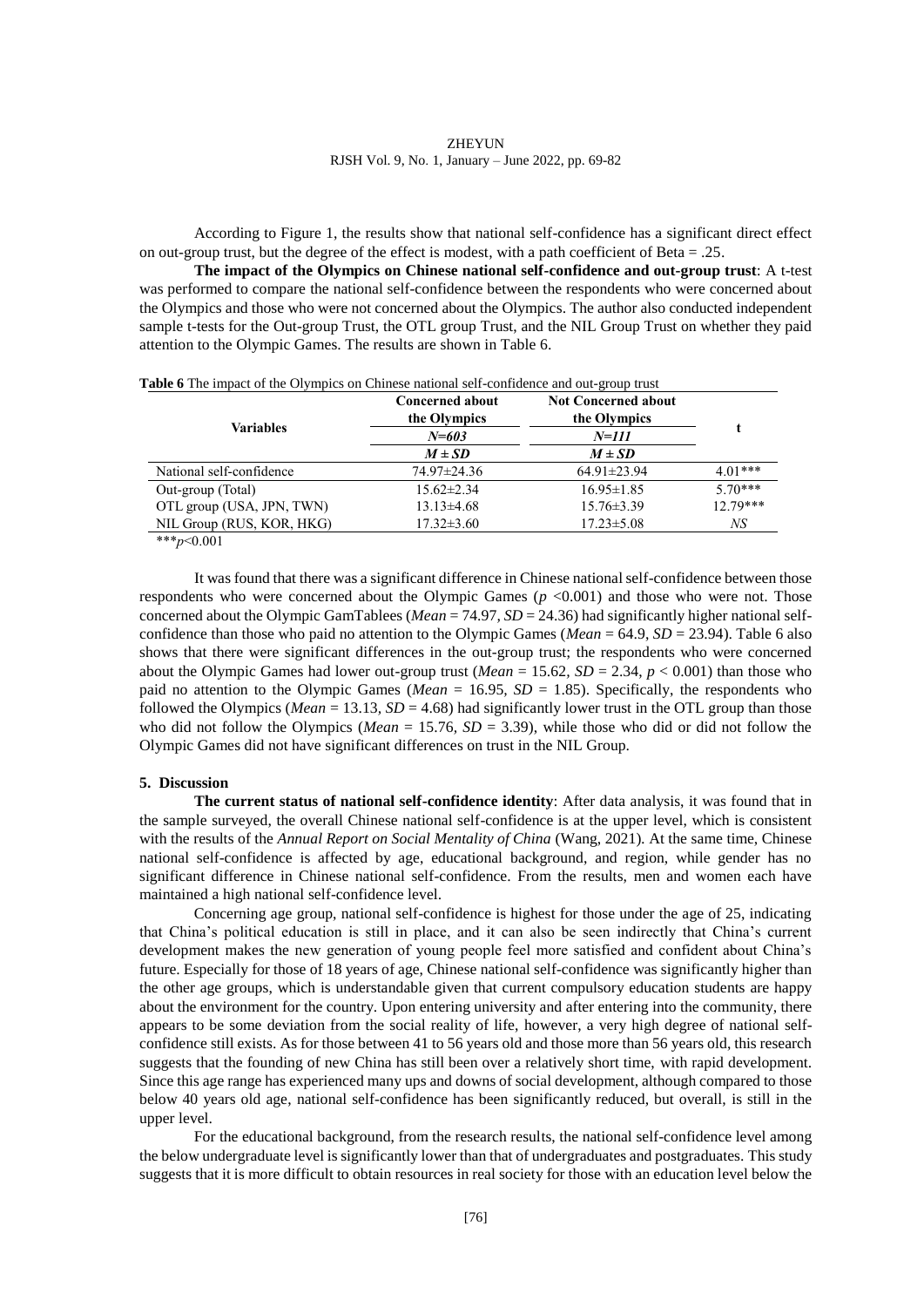undergraduate level, and hence there would be a greater level of pessimism. Today China's involution phenomenon, namely the shrinking of resources, is a very serious problem (Meng-ying, 2021). Under the conditions of scarce social resources, the unfair distribution of social resources and the resulting unsatisfactory real lifestyle have affected the national self-confidence of this group of people.

There are significant regional differences as well. The research results have shown that there are significant differences between the Eastern, Central, and Western responders' national self-confidence. Among them, the Western group has the highest level of self-confidence, while the Central group has the lowest self-confidence. The researcher believes that the economic development of the East has been the best for mainland China, and consequently its quality of life is also the highest (Han et al., 2008). However, high quality also means high competition, and the pressure on the people living in the East is the greatest (Han et al., 2008). However, the Eastern region is relatively close to the Central region in the standard of living, while the economic levels of the Central and Eastern regions are far apart. Taking Henan province for example, as the most populous province in central China (National Bureau of Statistics of China, 2021), it has only one university in the China 211 Project (a project that has been successfully managing 100 universities in preparation for the 21st century). Despite being such a big province, Henan has no first-tier (developed) city and only one new first-tier (more developed) city, no second-tier (better development) cities and the rest are third-tier (general development) or below third-tier (poor development) cities (Yicai Global, 2021). It can be seen that there is a huge gap between cities. The huge pressure is borne by only having one new first-tier city and the subsequent impact has caused a huge difference in peoples' living standards, which may have caused their social dissatisfaction and also may have had an impact on their national self-confidence.

**The current status of the out-group trust**: First of all, this study suggests that, because of China's unique culture, it should have its own trust evaluation system. However, China's various aspects of strength have become more and more important internationally, and it is even more inseparable from the influence of globalization. Therefore, this research adopted the international scale of out-group trust that has been used to allow for better comparative studies in the international arena. Through the out-group trust scale used in this article, it can be seen that the overall out-group trust has reached a medium level, with the OTL Group Trust lower and the NIL Group Trust higher than the medium level. The overall trust of the out-group is affected by age, education level, and region. Female out-group confidence was significantly higher than the male group. Huang, and Deng (2012) conducted a statistical analysis of the social trust level of 1,429 Chinese samples and 4,866 British samples that showed that social trust was influenced by education and age, and female social trust in the UK sample was significantly higher than for males, so these results are similar to this study. Huang, and Deng (2012) believes that the group with experience of going to work in the countryside or mountain areas in China, those aged 56 and above corresponding to this article, have significantly lower social trust than the group without such experience. However, the results from this research show no significant effect on the overall trust of the outside group. At the same time, the survey by Huang, and Deng (2012) showed that the social trust of females in the Chinese sample was significantly lower than that of men.

Education level seems to have a positive effect on social trust. Wang (2014), Wu and Shi (2020) found the same result, and social trust was not affected by region. These conclusions are inconsistent with this article's findings. According to the findings of this article, the trust of out-groups among those with an undergraduate education level is significantly higher than that of those with less than undergraduate education and postgraduates, and those with undergraduate education have the lowest trust of out-groups, that is, the education level has no positive impact on the trust of out-groups. In Huang, and Deng's study (2012), the growth area had no significant impact on social trust, while the respondents from the Eastern region in this study had the highest level in overall out-group trust, OTL Group Trust, and NIL Group Trust and is significantly higher than the other two regions.

This research suggests that intergroup contact can enhance out-group trust (Wei, 2017), and due to the high level of economic development of the Eastern coastal areas, foreigners are more concentrated in the Eastern region. According to the Beike Research Institute (China Development, 2021) on investigations of foreigners living in Chinese cities, among the top ten residence lists, eight are located in the Eastern coastal area, whereas only two are located in the Central Region and none are found on the list in the Western region.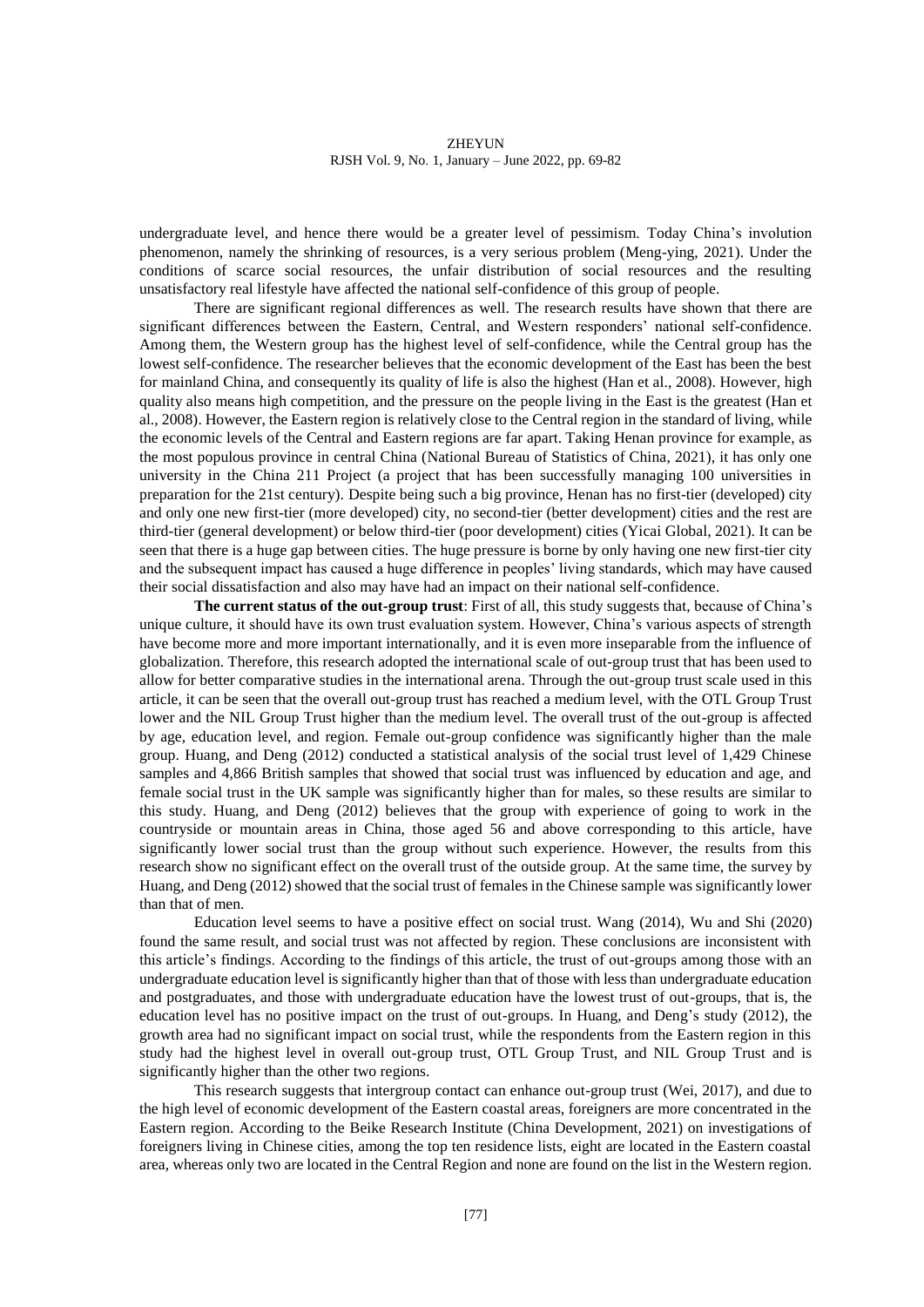Therefore, more inter-group contacts, as well as the high national self-confidence brought about by developed cities and superior life, have enabled the public in Eastern China to have higher external group trust.

From the more detailed survey results, it was found that the Chinese people's trust in the United States, Japan, and Taiwan is significantly lower than that of Russia, South Korea, and Hong Kong. Han's survey (2012) found similar results as this article. Chinese people have the lowest out-group trust in Japan among the countries listed and regions surveyed, followed by the United States. According to the Japan-China Public Opinion Survey (The Genron NPO, 2020), from 2014 to 2020, after four public opinion surveys, although Chinese respondents' preference for Japan has rebounded, the rate of recovery has been slow and the effect is limited (Xu, 2020). The Chinese public opinion of the United States continues to deteriorate (The Genron NPO, 2020), and nearly half of the people express a pessimistic attitude towards China-US relations. As seen from the Han (2012) survey from 2006 to the present, the Chinese people's attitudes toward Japan, the United States, and Taiwan and trust of these out-groups has not effectively been improved.

This research suggests that due to historical, political, economic, and other conflicts, as well as China's rapid development, there may be external evaluations of China that do not match the speed of development (Silver et al., 2020). In the face of negative reviews, the trust of the Chinese people in outgroups has gradually been wiped out. The conflict between mainland China and the United States, Japan, and Taiwan has been escalating, and these problems have penetrated the cognition of the Chinese people, especially the conflict between China, the United States, and Japan. As a controversial event, Taiwan has continued to ferment in China, the United States, and Japan. As a result, China's trust in Taiwan has gradually decreased. In recent years, the relationship between Russia (Brain, 2021), South Korea (Chey, 2021), Hong Kong (Xie, 2015), Macau (Xie, 2015), and mainland China has maintained sustained good conditions. While on the other hand, for Russia and the United States, as well as South Korea and Japan, there are also been conflicts of interest that, in turn, promote the development of the relationship between China and Russia (Brain, 2021), as well as China and South Korea (Chey, 2021). Although the respondents' trust in Hong Kong is significantly lower than that of Macau in this article, the overall level of trust in Hong Kong is still at the upper-middle level. Hong Kong and Macau are regions that have returned to China for many years, and mainland China's sense of identity with both is at a high level (Xie, 2015).

**The relationship of national self-confidence to out-group trust**: The research in this study finds that national self-confidence directly affects the trust of out-groups, but the relationship is a general one. Sung and Son (2020) found in a study of 2,314 Taiwanese respondents that out-group trust is associated with selfrated health. Diotaiuti, Marco-Zona, and Rea (2015) found that people who feel that the in-group is more reliable had lower self-confidence and are more likely to trust the out-group. By comparing national selfconfidence with OTL group trust and NIL group trust, it was found that national self-confidence is negatively correlated with OTL group trust, and positively correlated with NIL group trust. Therefore, the findings of this study suggest that the current Chinese national self-confidence is like a catalyst that will deepen the original levels of trust and distrust. That is to say, there is more distrust of the original negative cognition group, and more trust in the original positive cognition group.

The author believes that the Chinese people once had a serious case of reverse nationalism (Ye, 2015). Nationalism has a strong identity with one's own nation. Reverse nationalism is the opposite. It has a strong aversion to one's own nation and feels that it is inferior to other nations (Ye, 2015). This article also sees many related phenomena. For example, in the past, foreigners were usually able to enjoy a better treatment, such as international students in China, which can often be seen from arrogant news (Xue, 2021). Not only do foreign students have poor grades, but they are also domineering and the Chinese have always been too tolerant of them. Even several criminal cases were made to disappear (Xue, 2021). Do Chinese people really lack self-confidence? It can be seen from these survey results that the national self-confidence of the respondents is at a relatively high level. Therefore, this research suggests that the building of selfconfidence is a long process. New China has been established in a short time and the development speed is fast so that the development of self-confidence of the people is in a U-shaped development curve. Today, China, as a big country that cannot be ignored in the world, has accelerated the development of its citizens' self-confidence. Therefore, over-confidence or pseudo-confidence may also appear. The author believes that Chinese senior officials attach great importance to the building of self-confidence at the grassroots level. They are deeply aware of the lack of quality among Chinese citizens and thus have given great resources to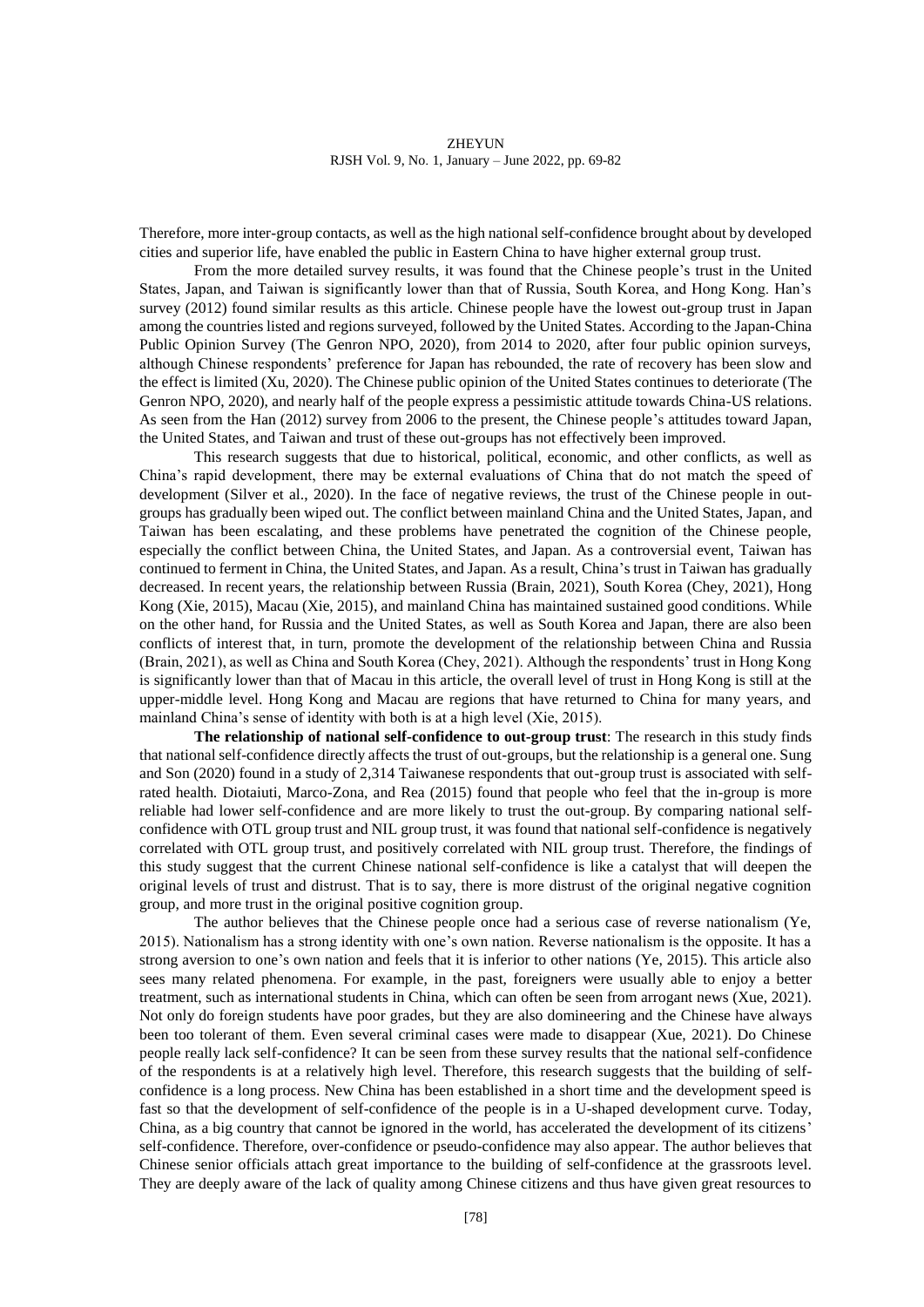education and society to improve. It can also be seen from related academic articles and these findings. Indeed, effective results have been achieved. At the same time, this study suggests that the building of true self-confidence requires the improvement of generations of people, rather than raising it in a few years. Of course, we cannot expect a country with the largest population in the world to reach a reasonable stage of development everywhere at once. China's national self-confidence has already had a good start and can be expected to improve in the future. The development of trust of out-groups also improves with the changes in national self-confidence. Therefore, the author believes that as China gradually accelerates international participation, such as at the 2022 Winter Olympics and Asian Games, along with the building of national selfconfidence, it is bound to be in the future that the trust of outside groups will reach new heights.

**The impact of the Olympic Games on national self-confidence and out-trust groups**: This research found that the Olympic Games have had a positive impact on national self-confidence. The national self-confidence of the respondents who followed the Olympics was significantly higher than that of the respondents who did not follow the Olympics. The Chinese in this article is a kind of in-group. The Olympic Games have had a negative impact on the out-group trust. Specifically, there was no significant difference between the several variables in the NIL Group, that is, whether following the Olympic Games or not, it had no impact on the NIL Group. The surveyed respondents' trust in NIL Group's countries and regions is close to the same level, however, there were significant differences in the trust of countries and regions on the OTL group.

This study suggests that paying attention to the Olympics deepened the negative perceptions of those countries and regions that originally had negative perceptions. It can be seen that the Tokyo Olympics had enhanced the confidence of the Chinese national in-group and reduced the trust of the out-group, which obviously violates the spirit and slogan advocated by the Tokyo Olympics. The intention of the Olympic Games is to eliminate global barriers; in fact, this Tokyo Olympic Games placed special emphasis on unity and cooperation, including the addition of the theme of the opening ceremony of this Olympics: "Moving Forward and United by Emotion" (Tokyo, 2020, 2021). Just as IOC President Bach previously announced the change in the Olympic slogan, from the familiar "faster, higher, and stronger" to "faster, higher, stronger, and together" (Tokyo, 2020, 2021), emphasizing the need for human society to unite in difficult times.

On a more practical level, if the Olympics had been canceled, it would have destroyed the dreams of 11,000 Olympic athletes. The Olympic Games in Tokyo had to meet the challenges to overcome extreme difficulties to be held, while on the economic and political level, the Japanese also had their own self-interests. Regardless of the reasons, this was a high-profile event. Because of its hard-won and extraordinary significance, the Tokyo Olympics should have emphasized the concept of "togetherness", such as the implementation of the concept of being "together", the media's positive reports, respect for the principle of fairness and justice, the official response to issues in a timely and positive manner, and attention to the voices of the people in various countries. On the contrary, during the Tokyo Olympics, the performance of Japan, the United States, and Taiwan in the Olympics deepened the Chinese people's negative understanding of them. For example, some controversial judgments of gymnastics in the Tokyo Olympics (Orlowitz, 2021), some arrogant performances of Japanese athletes (MINNEWS, 2021a), the speech of victory of Taiwanese athletes against the Chinese public, and some exaggerated facts and controversial reports in the Western media such as made by BBC New (2021) all received large-scale condemnation on the Chinese Internet. This also made this much-watched event inspire the national self-confidence of the Chinese and reduce the trust of the out-group. Therefore, this author believes that this is far from enough to respond to "Togetherness". In this situation, full of misunderstandings and a crisis of trust, how we collectively try to eliminate the barriers and let the big countries directly help each other is the core meaning of the Olympic Games. Furthermore, the author believes that the next Tokyo Olympic Games can be a reminder of the important events, such as the 2022 Winter Olympics and Asian Games, in which the host country of China may pass on how to make being "together" a better upgrade, such as by enhancing the media's consciousness, paying attention to the recommendations and requirements of each country, proactively providing an official positive response, and so on.

Media has an important impact on trust (Lu et al., 2020). Hardin (2008) was also concerned with the causal link between watching TV and the fall in trust in the government. Therefore, in addition to commercial advertisements, public service advertisements can also be used to convey "being together;" social media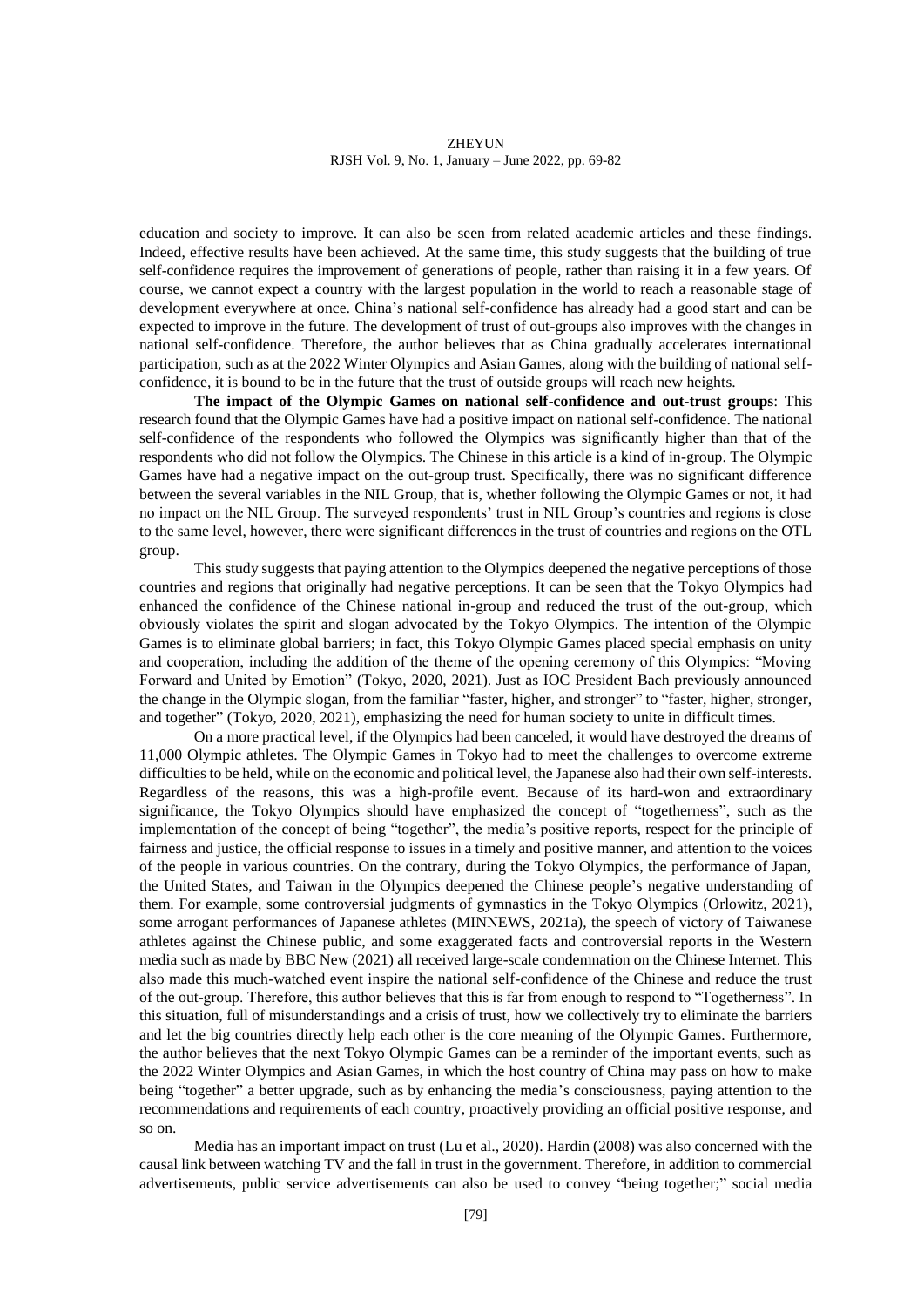should also directly "be together" to promote the development of national quality. In addition to paying attention to the athletes of your own country, you can also report on the kind deeds of the athletes from other countries. The athletes themselves are the best film stars. Compared with the common people, athletes have increased inter-group contacts. They can also visually show that athletes from various countries stand together because of sports and convey the concept of true tolerance, understanding, and togetherness. For example, Sunisa Lee, the American all-around gymnastics champion, gave encouragement and support to the balance beam champion Guan Chenchen of China (Global Times, 2021); the Chinese swimming champion Zhang Yufei waited and embraced Rikako, a Japanese swimmer who fell ill before the Olympic (MINNEWS, 2021b); Mutaz Barshim and Gianmarco Tamberi together won the gold medal in the high jump (Jeffery, 2021). These moments were the best manifestations of togetherness, but the media rarely reported them. They seemed to prefer controversial topics to increase media attention. Therefore, the China 2022 Winter Olympic Games and the Asian Games should be held with the same emphasis on solidarity between the media and athletes. They should be hopeful, not afraid of gossip, and bravely should come out to show self-confidence in building out-group trust, as an important way to eliminate the prejudice against the out-group.

# **6. Conclusion**

After establishing an effective Chinese national self-confidence scale and adopting the previously developed and researched out-group trust scale, this research found that the mainland Chinese respondents have good Chinese national self-confidence and a medium level of out-group trust. The national selfconfidence and out-group trust are affected by age, education level, and region. Chinese national selfconfidence has a direct and general effect on the trust of out-groups, and the Olympic Games helped catalyze the influence of relationships, made out-groups with originally negative perceptions more distrusted, and created more trust of those out-groups with originally positive perceptions.

Although China has always discussed national self-confidence, in fact, until recently, the Chinese nation was not really confident enough. China is eager to prove itself to the outside world, so it sometimes falls into utilitarianism. For example, in global events like the Olympics, the whole country used to pay attention to every gold medal. The gold medal had become a symbol, carrying too much value and meaning beyond sports. As a result, the athletes who received the gold and reveled in the whole country became a hero while the losers received national condemnation and were drowned in scolding saliva. For the out-groups, when there are different interests in China, the whole country will condemn it. None of this should happen to a citizen of a country with high national self-confidence. China in 2022 will usher in the Olympic Winter Games, and the Asian Games, with understanding, solidarity, friendship, and fair play; the spirit of sports lies in mutual exchanges and discussions, seeking a better self-presentation for mankind.

At a time when the COVID-19 is raging the world, it is especially necessary for human beings to let go of their prejudices, transcend differences in race, belief, and ideology, and join hands to overcome difficulties for a better future. This article also hopes that, while China will successfully host the Winter Olympics and the Asian Games, it will increase the sense of trust among nations and at the same time, pay attention to the level of national self-confidence in society, correctly guide and develop national selfconfidence, and not excessively develop national self-confidence and eliminate false self-confidence. In the face of various rumors, the Chinese public should be willing to help without arrogance or rashness, and with a tolerant heart, shoulder the quality and responsibility of a big country, which is also a true manifestation of national self-confidence. This article hopes that this "Together" spiritual wealth can continue from the arena to the outside, and become a powerful force for mankind to overcome various crises and challenges.

# **7. References**

- Akhir, M., Govindasamy, G., & Paidi, R. (2021). The Disruption of the 1940 and 2020 Tokyo Olympics: Sports Diplomacy During War and Pandemic. *WILAYAH: The International Journal of East Asian Studies*, *10*(1), 61-81.
- BBC News. (2021). *Tokyo Olympics: Chinese nationalists turn on their athletes*. Retrieved from https://www.bbc.com/news/world-asia-china-58024068.
- Brain, G., & Carlson. (2021). *Strategic Trends 2021* (pp. 11-33). Zurich, Switzerland: Center for Security Studies.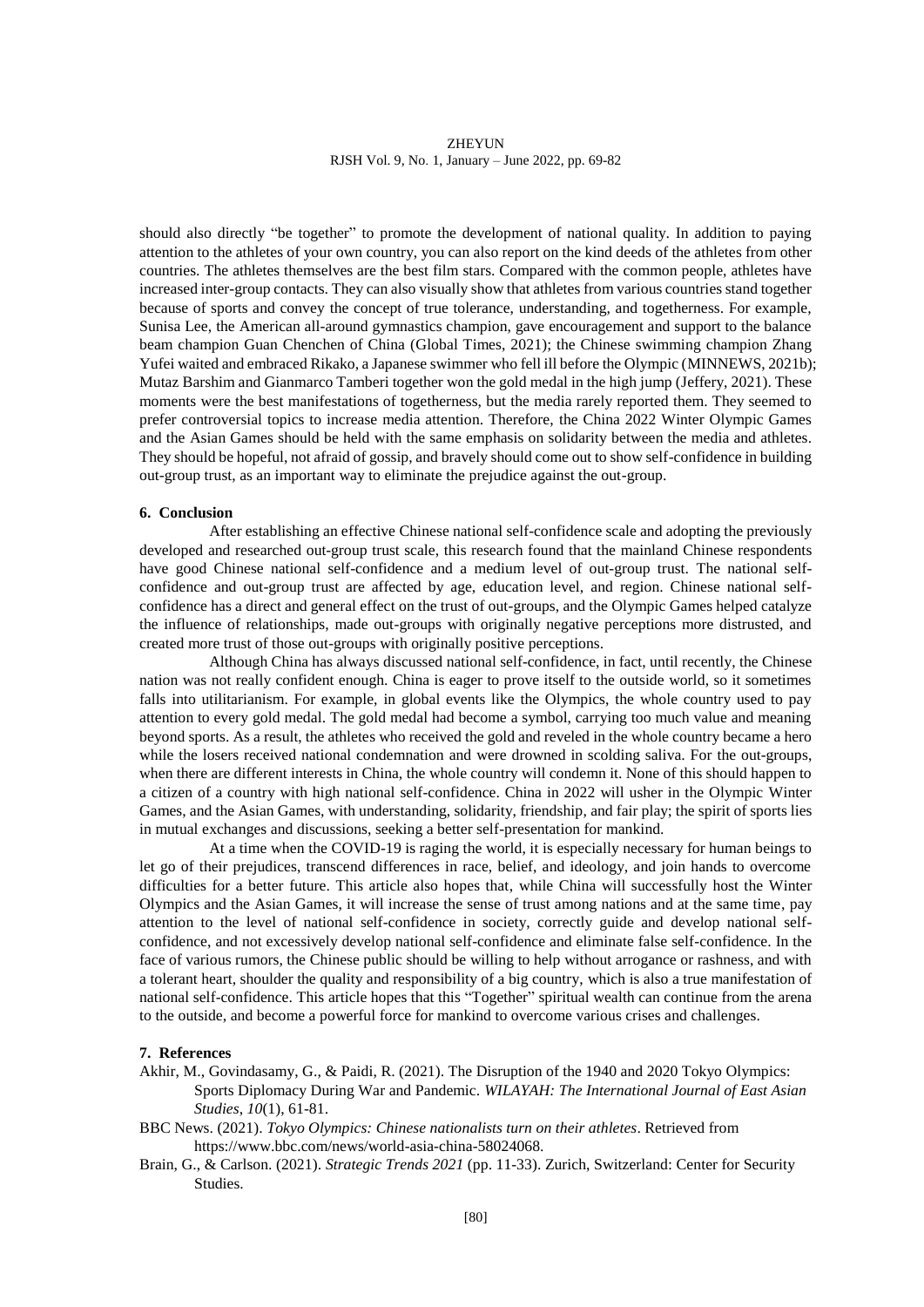#### **ZHEYUN**

RJSH Vol. 9, No. 1, January – June 2022, pp. 69-82

Business Line. (2021). *India Olympic team needs a billion fans*. Retrieved from https://www.thehindubusin essline.com/opinion/indian-olympic-team-needs-a-billion-fans/article35474069.ece

Chey, M. (2021). *China in American-Korean Relations.* Honolulu, US: University of Hawaii Press.

- China development. (2021). *The largest number of Koreans live in China, Shanghai is the most attractive for foreign friends*. Retrieved from www.chinadevelopment.com.
- Diotaiuti, P., Marco-Zona, A., & Rea, L. (2015). Influence of emotional induction and free or forced affiliation on in-group and out-group trust attitude. *IAFOR Academic Review*, *1*(1), 31-38.

Foddy, M. & Yamagishi, T. (2009). *Group-Based Trust.* New York, US: Russell Sage Foundation.

Global Times. (2021). *US gymnast Sunisa Lee warms netizens' hearts with show of support for 16-year-old gold medalist Guan Chenchen - Global Times*. Retrieved from https://www.globaltimes.cn/page/2 02108/1230602.shtml

Güth, W., Levati, V., & Ploner, M. (2008). On the social dimension of time and risk preferences: An experimental study. *Economic inquiry*, *46*(2), 261-272.

Hale, T., & Sun, Y. (2021). *China's economy expands at faster rate than before coronavirus.* Retrieved from http://ft.com/content/ac22618a-4bab-4905-af81-a031a54e9617.

Han, J., Zhang, R., & Ma, Z. (2008). Analysis on Reasons of Widening Development Gap between the Easter Region and the Western Region in China. *Science, Economy, Society*, *26*(1), 11-15.

Hardin, R. (2008). *Trust*. Cambridge, UK: Polity Press.

Ho, R. (2006). *Handbook of Univariate and Multivariate Data Analysis and Interpretation with IBM SPSS*. Florida, US: Chapman and Hall /CRC Press.

- Huang, J., & Deng, Y. (2012). Higher education and social trust: A study based on Chinese and British survey data. *Social Sciences in China*, *11*, 98-111
- Huang, Y. (2020). *An Empirical Study on the Status and Influencing Factors of University Students' "Four Confidences"* (Master thesis). Henan University of Economics and Law.
- Jeffery, N. (2021). *Barshim and Tamberi, an incredible story of friendship and shared gold*. Retrieved from https://worldathletics.org/news/feature/barshim-tamberi-friendship-tokyo-olympics-gold
- Jin, H. (2019). Research on the Development of Socialism with Chinese Characteristics from the Perspective of Four Self-Confidence. *Open Journal of Political Science*, *10*(1), 41-49.
- Kramer, R. M. (1999). Trust and distrust in organizations: Emerging perspectives, enduring questions. *Annual review of psychology*, *50*(1), 569-598.
- Kramer, R. (2018). *Ingroup-outgroup trust: Barriers, benefits, and bridges*. Oxford, UK: Oxford University Press.
- Lai, P. (2018). Research methodology for novelty technology. *JISTEM-Journal of Information Systems and Technology Management*, *15*, 1-18.
- Lu, H., Tong, P., & Zhu, R. (2020). Does Internet use affect netizens' trust in government? Empirical evidence from China. *Social Indicators Research*, *149*(1), 167-185.
- Meng-ying, L. I. (2021). "Nei Juan" in Exam-oriented Education in China. *Journal of Literature and Art Studies, 11*(12), 1028-1033.
- MINNEWS. (2021a). *Mima Ito refused to accept the loss of the game, publicly provoked public anger, Deng Yaping's domineering counterattack was really relieved*. Retrieved from https://min.news/en/sport/8a8f4447ebc5a4937d6565984fe4922a.html
- MINNEWS. (2021b). *Compassionately! Zhang Yufei took the initiative to embrace the Japanese star who d efeated leukemia*. Retrieved from https://min.news/en/sport/064f7505ea9fc74ce92c72e0ed6896b6. html
- National Bureau of Statistics of China. (2021). *Communiqué of the Seventh National Population Census No. 3*. Retrieved from http://www.stats.gov.cn/english/PressRelease/202105/t20210510\_1817188.html
- Noor, M., James Brown, R., & Prentice, G. (2008). Precursors and mediators of intergroup reconciliation in Northern Ireland: A new model. *British Journal of Social Psychology*, *47*(3), 481-495.
- Orlowitz, D. (2021). *How social media magnified the controversy over Daiki Hashimoto's all-around gold*. Retrieved from https://www.japantimes.co.jp/sports/2021/08/04/olympics/summer-olympics/olym pic-gymnastics/daiki-hashimoto-judging/